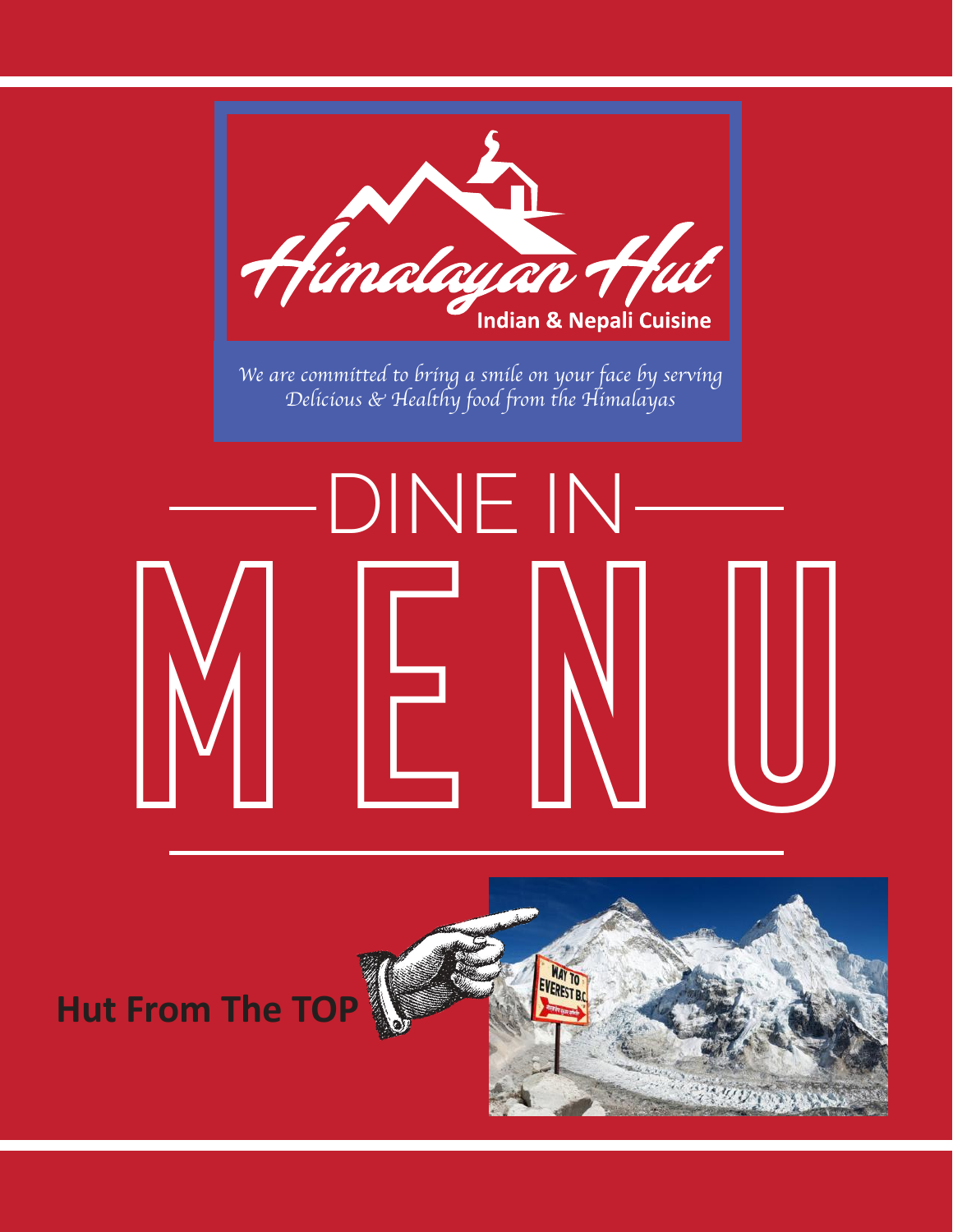# appetizers

1 Veggie Samosa Crisp fried turnover filled with spiced potatoes & green peas, served with tamarind & mint sauce. \$4.99

3 Chicken Pakora Chicken breast pieces battered in gram flour & deeply fried. \$6.99

4 Paneer Pakora Cottage cheese golden fried in a seasonal chickpea batter. \$6.99

Lasooni Gobi Stir fried cauliflower florets sautéed with garlic & ginger in tender. \$6.99

6 Black Chana (Nepali Style) Black garbanzo beans stir fried with onion, tomato & ginger (served dry). \$7.99

7 Chicken Malai Kabab Chicken breast marinated in cream cheese & mixed with seasoning & herbs, cooked in clay oven. \$11.99

2 Veggie Pakora Garden vegetables battered in gram flour & deeply fried. \$4.50



Veggie Samosa



Lasooni Gobi

## SOUP & SALAD

8

5

Chicken Soup Chicken soup with an essence of Himalayan spices. \$6.99

Rasam Soup

\$5.99

Yellow Lentil Soup<br>9 Yellow lentils simmered with fresh herbs & spices, garnished with cilantro. \$5.99

10 Rasam Soup<br>
Tangy tomato soup from Chennai. Himalayan Salad Himalayan special salad - lettuce, tomatoes, cucumbers & carrot with a side of dressing. \$5.99



12 Papadum (2 Pieces) Hot and crispy lentil wafers, served with tamarind & mint sauce. \$2.50

14 Mixed Pickle Hot and spicy mixed pickle. \$2.99

Raita<br>13 Cool homemade yogurt with grated cucumbers, carrots, chopped mint & seasoning. \$3.5o

15 Mango Chutney Sweet and spicy mango relish. \$3.50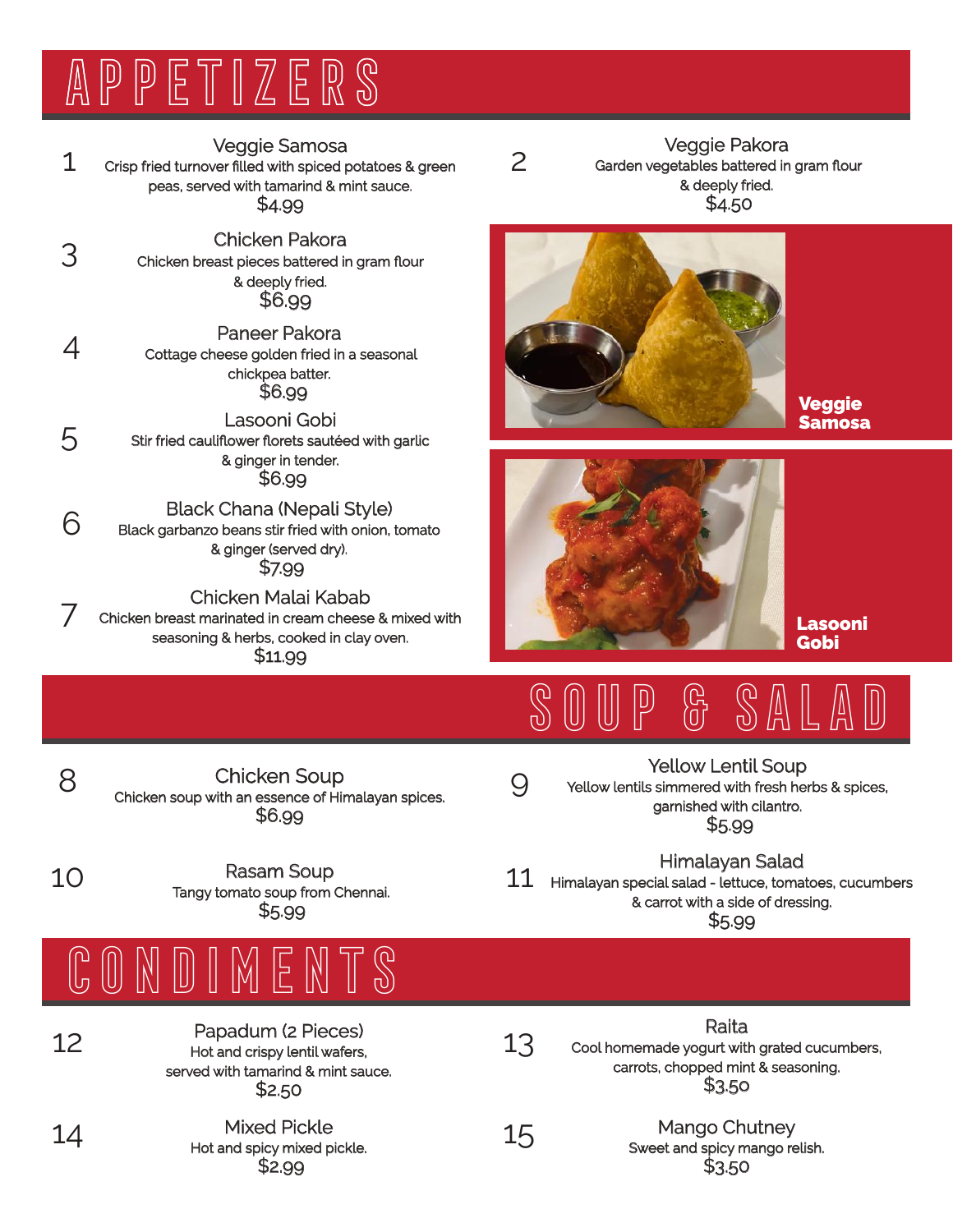### tandoori (cooked in clay oven)

Tandoori Chicken<br>16 Chicken leg and breast marinated in yogurt, spices &

roasted in clay oven. \$16.99

18 Malai Tikka Lasooni Boneless chicken marinated in a garlic paste, cream cheese, herbs & spices and broiled in clay oven. \$16.99

20 Tandoori Prawn Jumbo shrimp marinated in yogurt, spices, skewered & roasted in clay oven. \$17.99

Kesari Chicken Tikka Chicken breast marinated in yogurt, spices & flavored

17 with saffron & roasted in clay oven. \$16.99

19 Lamb Sekuwa Boneless lamb marinated in mustard oil, sour cream & roasted in clay oven. \$17.99







TANDOORI BREAD (cooked in clay oven)

21 Plain Naan A traditional all purpose flour leavened bread. \$2.99

22 Garlic Naan Leavened bread topped with chopped garlic. \$3.50

\$4.99

& tosted in garlic. \$4.99

26 Garlic Cheese Naan Leavened bread stuffed with seasoned fresh mozzarella

24 Cheese Naan Leavened bread stuffed with seasoned onions.

23 Onion Kulchha Leavened bread stuffed with seasoned onions. \$3.99

25 Chili Cheese Naan Leavened bread stuffed with seasoned fresh mozzarella. \$4.99

27 Layered whole wheat bread topped with melted butter. \$4.99

28 Aloo Paratha Whole wheat bread stuffed with seasoned potatoes. \$4.50

29 Roti Whole wheat unleavened bread. \$2.99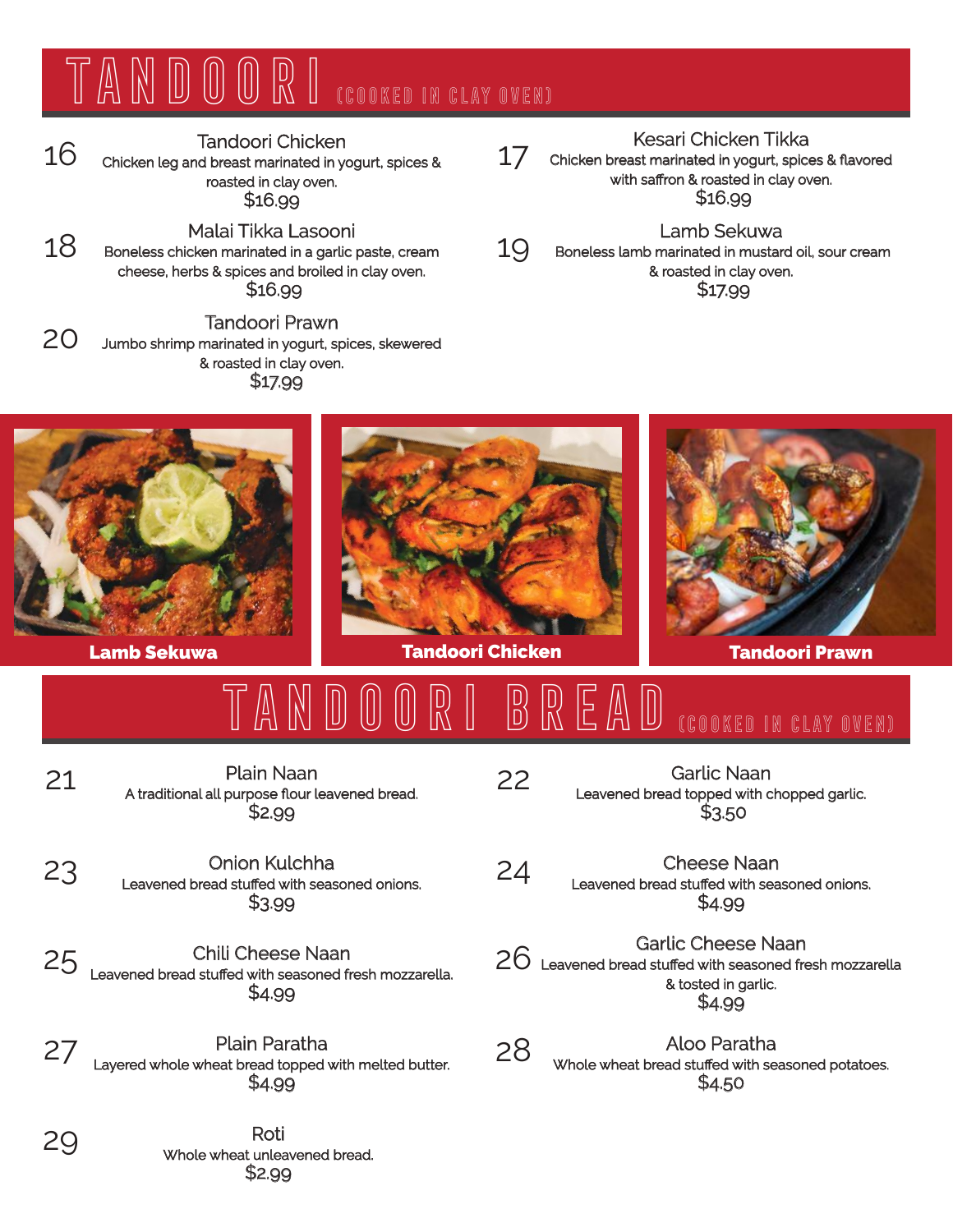# RICE SPECIALTY

| 30 | <b>Basmati Rice</b><br>Delicious plain white rice.<br>\$2.99                                                                   | 31 | Peas Pulao<br>Rice mixed with assorted peas & nuts.<br>\$4.50                                                           |
|----|--------------------------------------------------------------------------------------------------------------------------------|----|-------------------------------------------------------------------------------------------------------------------------|
| 32 | <b>Saffron Rice</b><br>Rice cooked with Italian saffron and raisins.<br>\$4.50                                                 | 33 | <b>Lemon Rice</b><br>Lemon flavored rice with curry leaves & mustard seeds.<br>\$6.50                                   |
| 34 | Vegetable Biryani<br>Sautéed seasoned mixed vegetables cooked with<br>basmati rice & flavored with saffron & herbs.<br>\$12.99 | 35 | <b>Chicken Biryani</b><br>Sautéed spiced chicken cooked with basmati rice &<br>flavored with saffron & herbs<br>\$14.99 |
| 36 | Lamb Biryani<br>Sautéed spiced lamb cooked with basmati rice &<br>flavored with saffron & herbs.<br>\$15.99                    | 37 | <b>Goat Biryani</b><br>Sautéed spiced goat cooked with basmati rice &<br>flavored with saffron & herbs.<br>\$15.99      |
| 38 | Shrimp Biryani<br>Sautéed spiced shrimp cooked with basmati rice &<br>flavored with saffron & herbs.<br>\$16.99                |    |                                                                                                                         |
| 39 | Mixed Biryani<br>Sautéed spiced chicken, lamb & shrimp cooked with<br>basmati rice & flavored with saffron & herbs.<br>\$16.99 |    | <b>Chicken Biryani</b>                                                                                                  |
|    |                                                                                                                                |    |                                                                                                                         |
|    |                                                                                                                                |    | <b>(SERVED WITH BASMATI RICE)</b>                                                                                       |
| 40 | <b>Fish Curry</b><br>Fish cooked in curry sauce, spices & herbs.<br>\$14.99                                                    | 41 | <b>Fish Vindaloo</b><br>Fish cooked with potatoes in tangy onion sauce.<br>\$14.99                                      |
| 42 | <b>Fish Coconut</b><br>Fish simmers with coconut milk & spices.<br>\$14.99                                                     | 43 | <b>Fish Molee</b><br>Fish cooked with coconut, turmeric & ginger.<br>\$14.99                                            |
| 44 | <b>Shrimp Curry</b><br>Shrimp tossed in garlic & onion sauce with spices.<br>\$16.99                                           | 45 | <b>Shrimp Vindaloo</b><br>Shrimp & potatoes cooked<br>with garlic & tangy onion sauce.<br>\$16.99                       |
| 46 | Shrimp Korma<br>Shrimp simmered in creamy sauce<br>with garlic, nuts & Himalayan herbs.<br>\$16.99                             | 4/ | Shrimp Karahi<br>Shrimp stir fried with fresh garlic tomatoes, onions,<br>ginger, bell peppers & spices.<br>\$16.99     |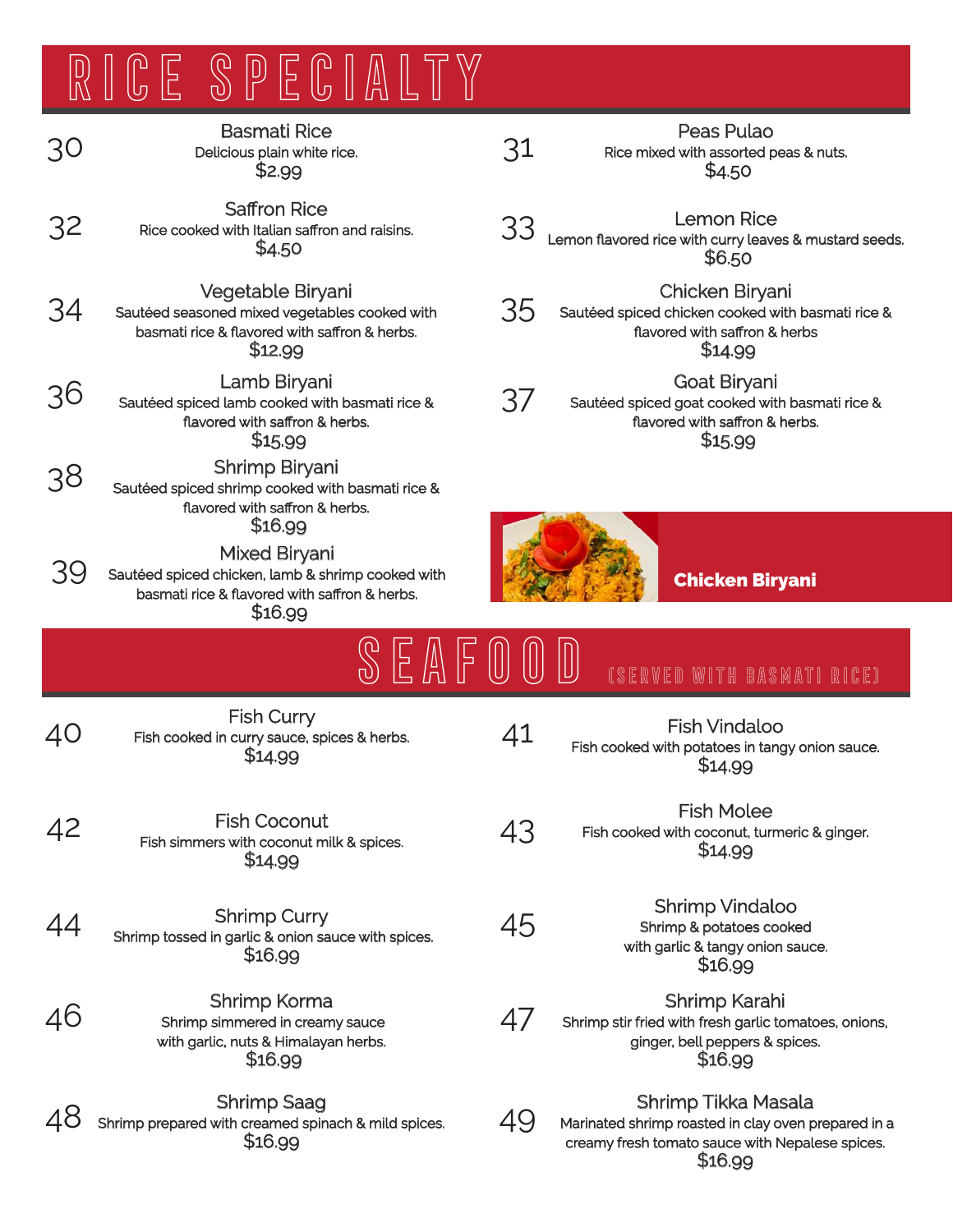#### chicken specialty (served with basmati rice)

50 Chicken Curry Boneless chicken thigh cooked in onion sauce with spices & herbs. \$14.99 52 Chicken Vindaloo Chicken & potatoes cooked with garlic & tangy onion sauce. \$14.99 54 Chicken Karahi Delicately spiced boneless chicken thigh stir fried with fresh tomatoes, onions, ginger, bell pepper & spices. \$14.99 56 Chicken Tikka Masala Marinated boneless chicken breast roasted in clay oven & sautéed in a creamy tomato sauce with spices. \$15.99

51 Butter Chicken Boneless tandoori chicken cooked in butter, fresh tomato sauce & herbs. \$15.99 CHICKEN NOTTIC<br>53 Chicken thigh simmered in creamy sauce & finished with Chicken Korma nuts, spices & herbs. \$15.50 55 Chicken Saag Chicken thigh prepared with creamed spinach & spices. \$15.50







### SPECIALT (served with basmati rice)

57 Lamb Curry Lamb cooked in onion sauce with spices & herbs. \$15.99

59 Lamb Korma Boneless lamb simmered in creamy sauce & finished with nuts, spices & herbs. \$15.99

 $61$  Soft boneless lamb prepared in creamed spinach with spices & herbs. \$15.99

58 Lamb Vindaloo Lamb & potatoes cooked in tangy onion sauce with spices. \$15.99

Lamb Karahi<br>60 Lamb stir fried with fresh tomatoes, onions, ginger & bell pepper with spices & herbs. \$15.99



Lamb Tikka Masala Boneless lamb tikka prepared with creamy sauce & spices. \$16.50



Lamb Tikka Masala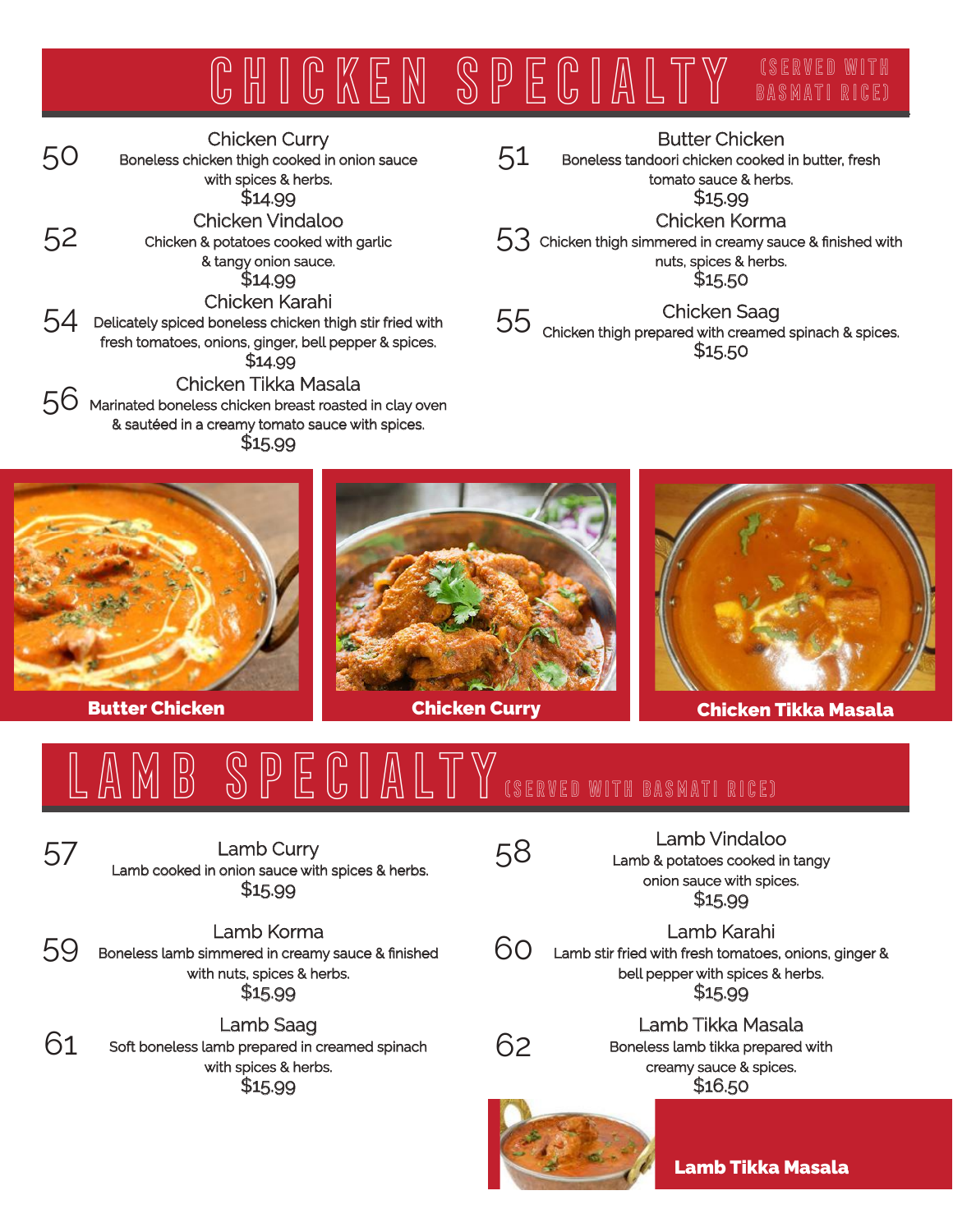### WEGETABLE ENTREES (SERVED WITH basmati rice)

| 63 | Aloo Gobi (Vegan)<br>Stir fried cauliflower & potatoes with onions,<br>fresh tomatoes & spices.<br>\$12.99                                  |    | Aloo Bodi Tama (Vegan)<br>Popular classic Nepali dish with potatoes, black eye beans<br>& bamboo shoots cooked to perfection with Nepali spices.<br>\$13.50 |
|----|---------------------------------------------------------------------------------------------------------------------------------------------|----|-------------------------------------------------------------------------------------------------------------------------------------------------------------|
| 65 | Navaratan Korma<br>Blend of mixed vegetables simmer in mild creamy sauce.<br>\$13.50                                                        | 66 | Mix Vegetables (Vegan)<br>Mix of garden vegetables sautéed in flavored sauce.<br>\$12.99                                                                    |
| 67 | Baingan Bharta (Vegan)<br>Eggplant roasted in clay oven, mashed & sautéed in fresh<br>chopped tomatoes, onions, ginger & spices.<br>\$13.50 | 68 | <b>Saag Paneer</b><br>Chopped spinach & homemade cheese prepared in<br>light cream sauce & herbs.<br>\$13.99                                                |
| 69 | Aloo Saag<br>Potatoes cooked with chopped spinach in a<br>creamy sauce & spices.<br>\$12.99                                                 | 70 | Chana Masala (Vegan)<br>Chickpeas sautéed with onions, tomato sauce,<br>spices & herbs.<br>\$12.99                                                          |
| 71 | <b>Matter Paneer</b><br>Homemade cheese with green peas<br>prepared with creamy sauce.<br>\$13.50                                           | 72 | Paneer Tikka Masala<br>Homemade cheese cubes simmered in creamy tomato<br>sauce with onion & bell pepper.<br>\$14.99                                        |
| 73 | Bhindi Masala (Vegan)<br>Baby okra sautéed with onions, ginger & herbs.<br>\$12.99                                                          |    | Dal Makhani<br>Black lentils & kidney beans cooked with ginger, garlic &<br>freshly ground herbs.<br>\$13.50                                                |

75 Dal Tadka (Vegan) Split chickpeas & lentils cooked with onion, ginger, garlic, tomato & spices, garnished with cilantro. \$12.99





Saag Paneer Aloo Bodi Tama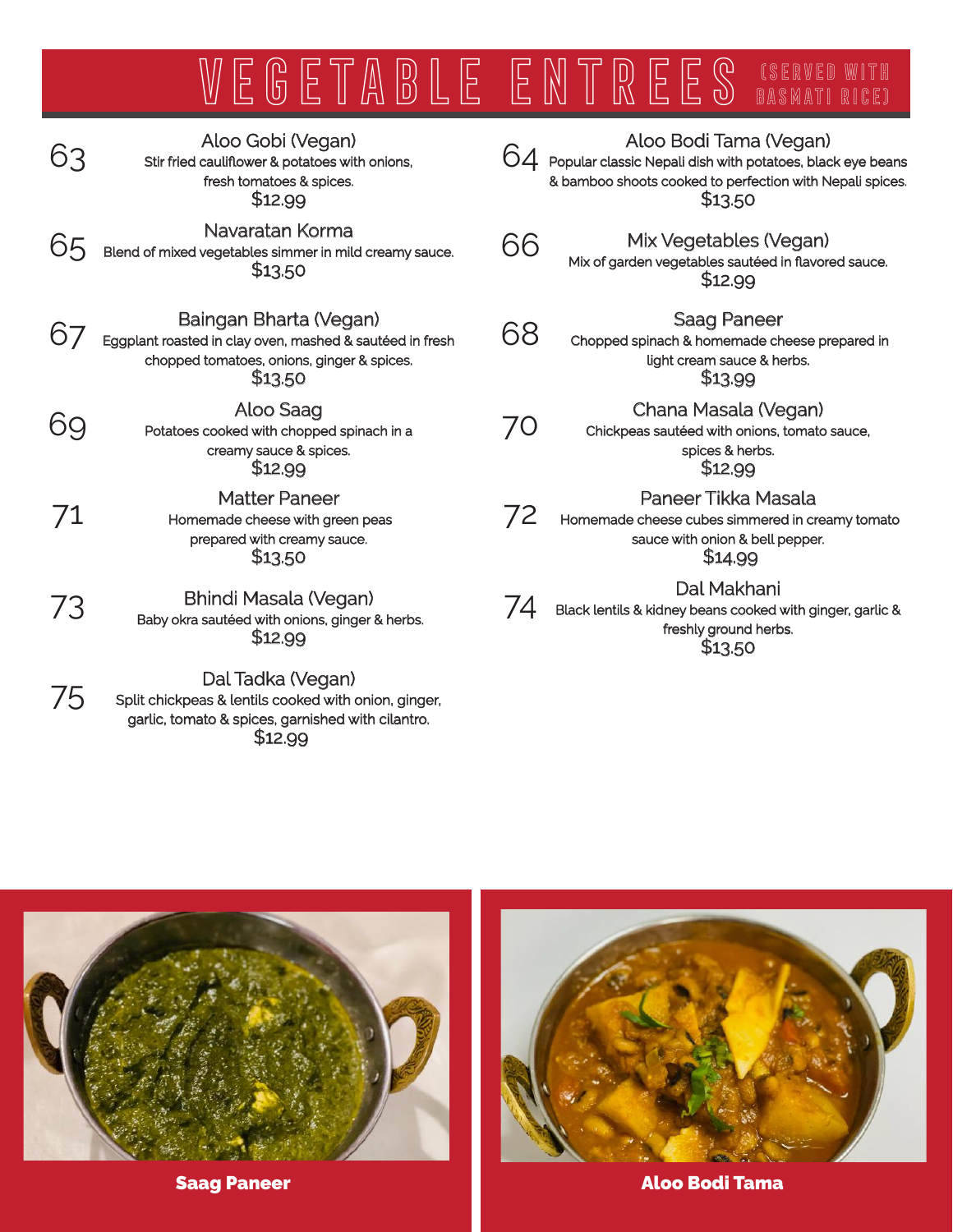## CHEF'S SPECIALTY



80

84

86

### Vegetable Momo (steamed/fried)

The result with minimulative original vegetables mixed with minced onions, garlic, ginger, cilantro & Nepali spices, delicately wrapped in dough. Served with homemade tomato sauce. \$12.99

Vegetable Fried Rice

**78** Cooked Basmati rice stir fried RICE<br>The cooked Basmati rice stir fried with vegetables, seasoned with Nepali spices & soy sauce. \$12.99

Vegetable Chowmein

Nepalese style noodles stir fried with fresh vegetables, seasoned with Nepali spices & soy sauce. \$12.99

#### Chicken Chhoila

82 Chicken breast marinated and cooked in a clay oven with mixed Nepali spices. \$13.99

> Chilli Chicken Chicken sautéed with garlic, ginger, onions & fresh peppers. \$13.99

Non-Veg Thali Start with vegetable Samosa & then ejoy three different dishes - Palak Paneer, Dal Makhani and Choice of Curry (Chicken/Lamb) with Plain Naan & Basmati rice, end with dessert - Rice Pudding. \$21.99

77

### Chicken Momo (steamed/fried)

Fresh ground chicken mixed with minced onions, garlic, ginger, cilantro & Nepali spices, delicately wrapped in dough. Served with homemade tomato sauce. \$13.99

Chicken Fried Rice

CHICKEN FITED RICE<br>79 Cooked Basmati rice stir fried with chicken & vegetables, seasoned with Nepali spices & soy sauce. \$13.99

### Chicken Chowmein

81 Nepalese style noodles stir fried with chicken, seasoned with Nepali spices & soy sauce. \$13.99

### Chilli Paneer

83 Cottage cheese sauteed with garlic, ginger, onion & fresh peppers. \$13.99

### Vegetable Thali

**85** Start with vegetable Samosa & then enjoy three different vegetarian dishes - Vegetable Korma, Palak Paneer and Dal Makhani with Plain Naan & Basmati rice, end with dessert - Rice Pudding.

\$19.99



Chicken Chhoila Chicken Momo

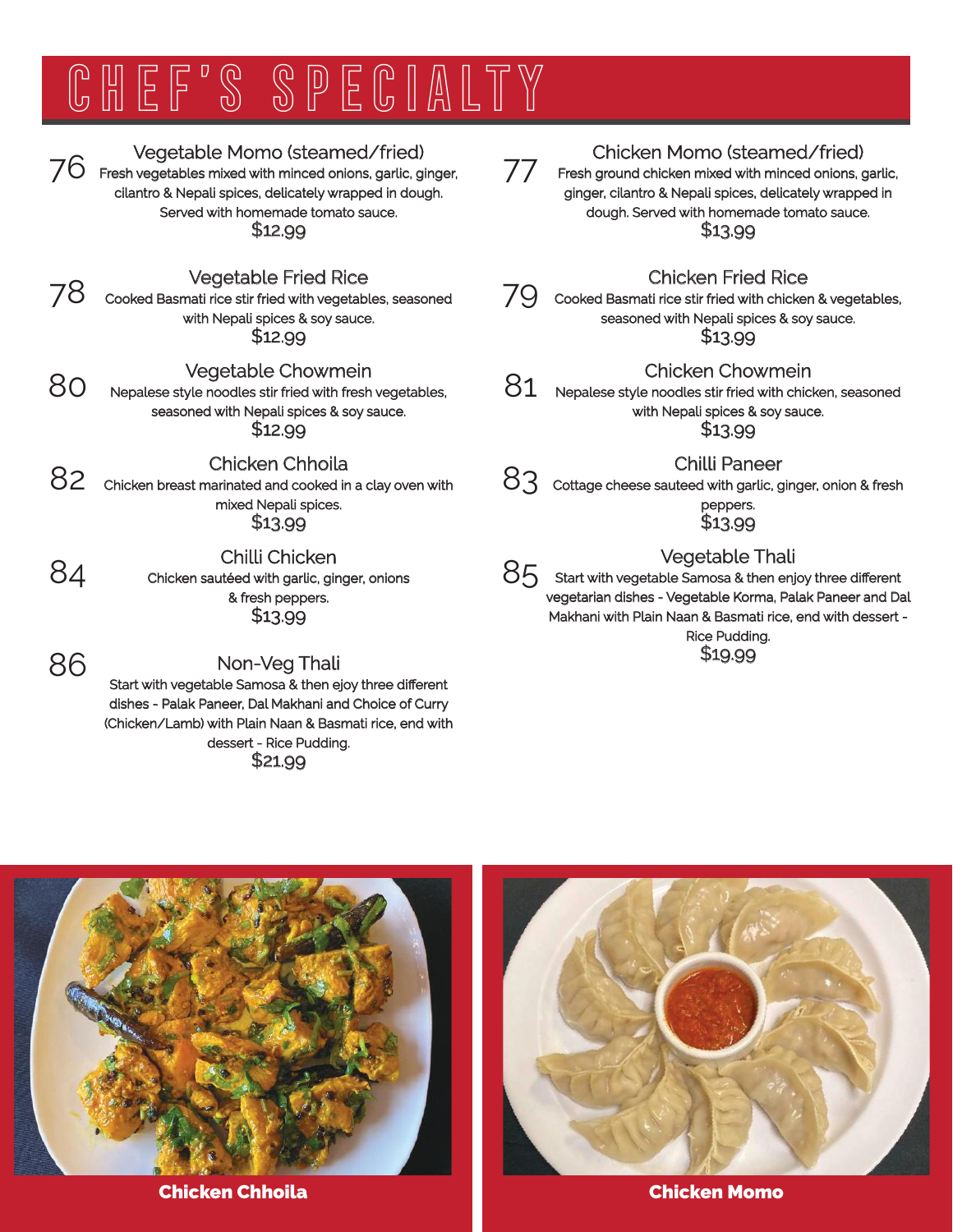

# DESSERTS

| 87 | Kheer<br>Fragrant aged basmati rice cooked in milk with<br>pistachios & flavored with saffron.<br>\$3.99 | 88        | <b>Gulab Jamun</b><br>Sweet balls made with milk & wheat flower soaked<br>in a flavor syrup, served warm.<br>\$4.50  |
|----|----------------------------------------------------------------------------------------------------------|-----------|----------------------------------------------------------------------------------------------------------------------|
| 80 | Rasmalai<br>Homemade cheese cake in sweet milk flavored<br>with rose water & pistachios.<br>\$4.50       | <u>YU</u> | Carrot Halwa<br>Carrot<br>pudding<br>prepared with<br>purified<br>butter,<br>milk, sugar, cardamom & nuts.<br>\$4.50 |
|    |                                                                                                          |           | 12 W E R A                                                                                                           |
| 91 | Soda<br>Coke, Diet Coke, Sprite                                                                          | 92        | Iced Tea (Unsweetened)<br>Blackberry Sage, Decaf Ginger Peach, Darjeeling,                                           |
|    | \$2.50                                                                                                   |           | Pomegranate, Passion Fruit<br>\$4.25                                                                                 |
| 93 | <b>Hot Tea</b><br>\$3.50                                                                                 | 94        | Mango Lassi<br>\$4.99                                                                                                |
| 95 | <b>Strawberry Lassi</b><br>\$4.99                                                                        | 96        | <b>Sweet Lassi</b><br>\$4.25                                                                                         |

Mineral Water \$2.50



97